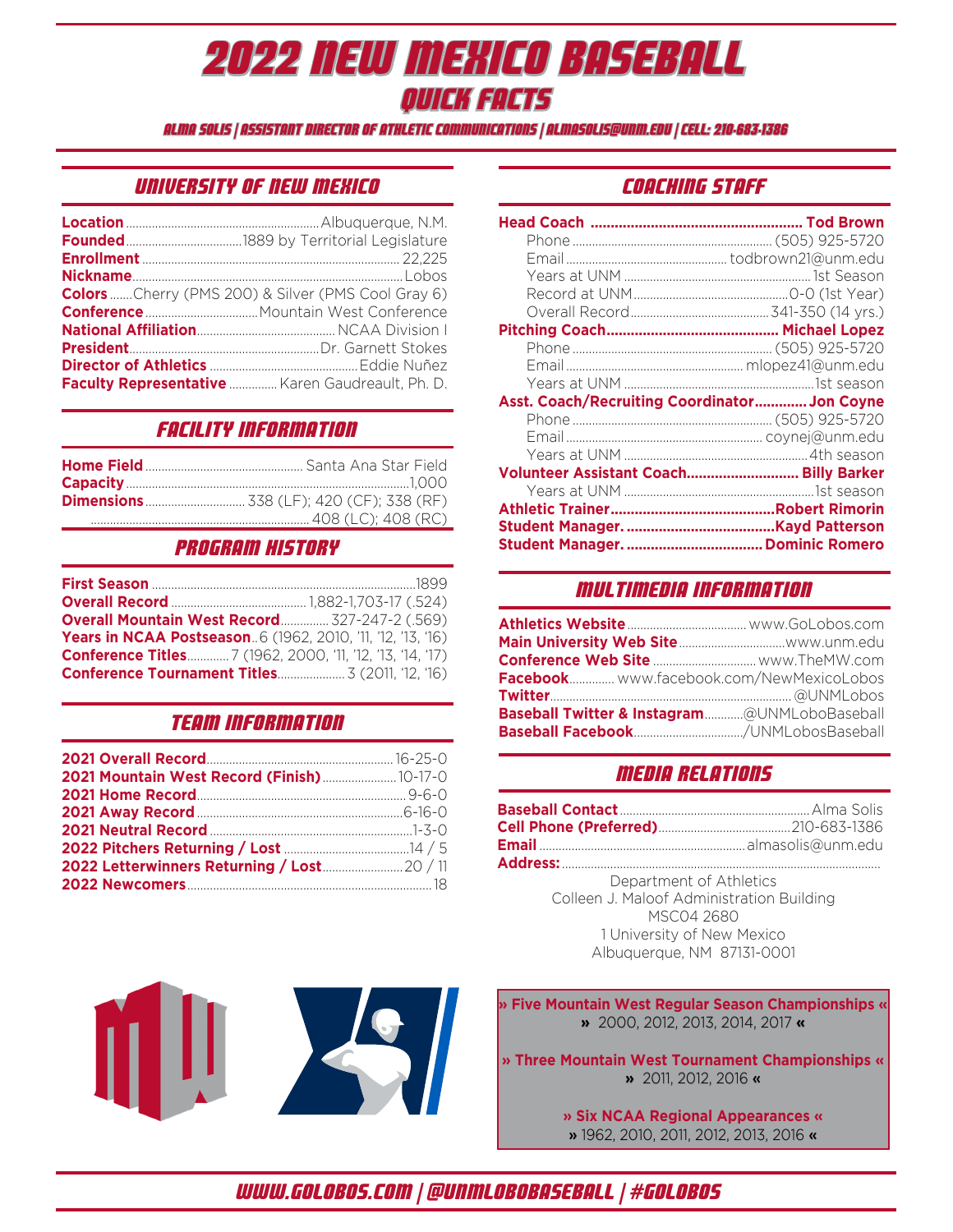



| DATE                                                                              | <b>OPPONENT</b>                  | <i><b>LOCATION</b></i>                        | <b>TIME</b>         |
|-----------------------------------------------------------------------------------|----------------------------------|-----------------------------------------------|---------------------|
| 2/18                                                                              | !Oregon State                    | Surprise, Ariz.                               | 12 p.m.             |
| 2/18<br>2/19                                                                      | !Gonzaga                         | Surprise, Ariz.                               | 5 p.m.              |
|                                                                                   | !Gonzaga                         | Surprise, Ariz.                               | 5 p.m.              |
| $\frac{2}{2}$<br>2/25                                                             | !Oregon State                    | Surprise, Ariz.                               | 5 p.m.              |
|                                                                                   | <b>Holy Cross</b>                | <b>Santa Ana Star Field</b>                   | 3 p.m.              |
| 2/26                                                                              | <b>Holy Cross (DH)</b>           | <b>Santa Ana Star Field</b>                   | 11 a.m.             |
|                                                                                   | <b>Holy Cross</b>                | <b>Santa Ana Star Field</b>                   | 12 p.m.             |
|                                                                                   | *San Jose State                  | San Jose, Calif.                              | 7:05 p.m.           |
|                                                                                   | *San Jose State                  | San Jose, Calif.                              | 3:05 p.m.           |
|                                                                                   | *San Jose State                  | San Jose, Calif.                              | 1:05 p.m.           |
| $\frac{2}{3}/\frac{27}{4}$<br>3/4<br>3/6<br>3/3<br>3/1                            | Arizona                          | Tucson, Ariz.                                 | 6 p.m.              |
| 3/11                                                                              | <i><b>*Fresno State</b></i>      | <b>Santa Ana Star Field</b>                   | 2 p.m.              |
| 3/12                                                                              | <i><b>*Fresno State</b></i>      | <b>Santa Ana Star Field</b>                   | 2 p.m.              |
| $\frac{3/13}{3/15}$                                                               | <i><b>*Fresno State</b></i>      | Santa Ana Star Field                          | 12 p.m.             |
|                                                                                   | Texas Tech                       | Lubbock, Texas                                | 5:30 p.m.           |
| $\frac{3}{16}$<br>$\frac{3}{18}$                                                  | Texas Tech                       | Lubbock, Texas                                | 12 p.m.             |
|                                                                                   | Wichita State                    | Wichita, Kan.                                 | 5 p.m.              |
| 3/19                                                                              | Wichita State                    | Wichita, Kan.                                 | 1 p.m.              |
|                                                                                   | Wichita State                    | Wichita, Kan.                                 | 12 p.m.             |
| $\frac{3}{2}$<br>$\frac{3}{2}$<br>$\frac{3}{2}$<br>$\frac{3}{2}$<br>$\frac{3}{2}$ | <b>Arizona</b>                   | <b>Santa Ana Star Field</b>                   | 6 p.m.              |
|                                                                                   | *Air Force                       | Colorado Springs, Colo.                       | 2 p.m.              |
| $\frac{3}{2}$<br>$\frac{3}{2}$                                                    | *Air Force                       | Colorado Springs, Colo.                       | 12 p.m.             |
|                                                                                   | *Air Force                       | Colorado Springs, Colo.                       | 12 p.m.             |
| 3/29                                                                              | New Mexico State                 | Las Cruces, N.M.                              | 6 p.m.              |
| 4/1                                                                               | <b>*UNLV</b>                     | Santa Ana Star Field                          | 6 p.m.              |
| 4/2                                                                               | <b>*UNLV</b>                     | <b>Santa Ana Star Field</b>                   | 6 p.m.              |
| 4/3                                                                               | <b>*UNLV</b><br>New Mexico State | Santa Ana Star Field                          | 12 p.m.             |
| $\frac{4/5}{4/8}$                                                                 | Fresno State                     | Las Cruces, N.M.                              | 6 p.m.<br>7:05 p.m. |
| 4/9                                                                               | Fresno State                     | Fresno, Calif.<br>Fresno, Calif.              | 7:05 p.m.           |
| 4/10                                                                              |                                  |                                               |                     |
| 4/14                                                                              | Fresno State<br>*San Diego State | Fresno, Calif.<br><b>Santa Ana Star Field</b> | 2:05 p.m.<br>6 p.m. |
| 4/15                                                                              | *San Diego State                 | Santa Ana Star Field                          | 6 p.m.              |
| 4/16                                                                              | *San Diego State                 | Santa Ana Star Field                          | 12 p.m.             |
| 4/18                                                                              | <b>Texas Tech</b>                | <b>Santa Ana Star Field</b>                   | 6 p.m.              |
| 4/19                                                                              | <b>Texas Tech</b>                | Santa Ana Star Field                          | 12 p.m.             |
| 4/22                                                                              | UNLV                             | Las Vegas                                     | 7:05 p.m.           |
| 4/23                                                                              | UNLV                             | Las Vegas                                     | 2:05 p.m.           |
| 4/23                                                                              | UNLV                             | Las Vegas                                     | 12:05 p.m.          |
| 4/26                                                                              | GCU                              | <b>Santa Ana Star Field</b>                   | 6 p.m.              |
| 4/29                                                                              | <i><b>*San Jose State</b></i>    | Santa Ana Star Field                          | 6 p.m.              |
| 4/30                                                                              | <i><b>*San Jose State</b></i>    | <b>Santa Ana Star Field</b>                   | 6 p.m.              |
| $\frac{5}{1}$<br>$\frac{5}{6}$                                                    | <i><b>*San Jose State</b></i>    | <b>Santa Ana Star Field</b>                   | 12 p.m.             |
|                                                                                   | *Nevada                          | Reno, Nev                                     | 7 p.m.              |
|                                                                                   | *Nevada                          | Reno, Nev                                     | 7 p.m.              |
| 5/8                                                                               | *Nevada                          | Reno, Nev.                                    | 1 p.m.              |
|                                                                                   | <b>New Mexico State</b>          | <b>Santa Ana Star Field</b>                   | 6 p.m.              |
|                                                                                   | California                       | Berkeley, Calif.                              | 6:05 p.m.           |
|                                                                                   | California                       | Berkeley, Calif.                              | 4:05 p.m.           |
| 5/10<br>5/13<br>5/14<br>5/17<br>5/17                                              | California                       | Berkeley, Calif.                              | 2:05 p.m.           |
|                                                                                   | <b>New Mexico State</b>          | Santa Ana Star Field                          | 6 p.m.              |
| 5/19                                                                              | *Air Force                       | <b>Santa Ana Star Field</b>                   | 6 p.m.              |
| 5/20                                                                              | *Air Force                       | <b>Santa Ana Star Field</b>                   | 6 p.m.              |
| 5/21                                                                              | *Air Force                       | <b>Santa Ana Star Field</b>                   | 12 p.m.             |
| 5/26-28                                                                           | <b>Mountain West Tournament</b>  | San Diego, Calif.                             | <b>TBA</b>          |
|                                                                                   |                                  |                                               |                     |

| $5/26 - 28$ | <b>Mountain West Tournament</b>  | San Diego, Calif. | TBA |
|-------------|----------------------------------|-------------------|-----|
| $6/3 - 6/6$ | <b>NCAA Regionals</b>            | San Jose, Calif.  | TBA |
| $6/10-6/13$ | <b>NCAA Super Regionals</b>      | San Jose, Calif.  | ТВА |
| $6/17 - 27$ | <b>NCAA College World Series</b> | Omaha. Neb.       | TBA |

! - College Baseball Classic (Surprize, Ariz.) \* - Mountain West Game **BOLD** - Home Game **BOLD** - Postseason Play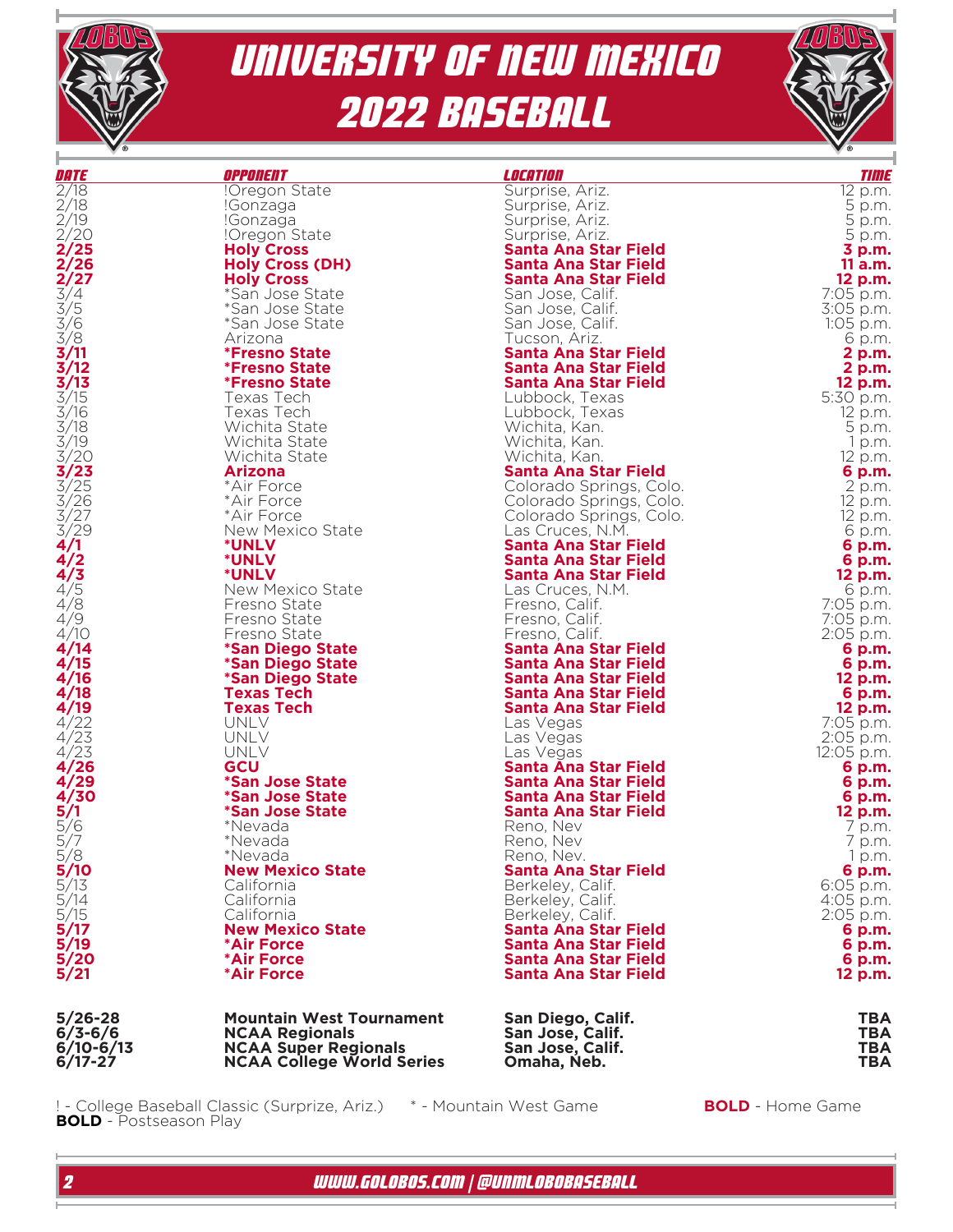

| UNIVERSITY OF NEW MEXICO |
|--------------------------|
| <b>2022 BASEBALL</b>     |

| #              | name                          | <b>POS.</b>  | B/T        | <b>HT</b>           | <b>UIT</b> | CL5        | <i>Hometown / Previous School</i>                                         |
|----------------|-------------------------------|--------------|------------|---------------------|------------|------------|---------------------------------------------------------------------------|
| $\overline{2}$ | <b>Tristin Lively</b>         | <b>RHP</b>   | R/R        | $6-0$               | 195        | Jr.        | Las Cruces, N.M. / Las Cruces HS                                          |
| $\preceq$      | Kyle Landers                  | INF          | L/R        | $5 - 11$            | 175        | Sr.        | Flower Mound, Texas / Navarro JC                                          |
| $\overline{4}$ | Lance Russell                 | INF          | R/R        | $5 - 10$            | 195        | Sr.        | Flower Mound, Texas / Howard College                                      |
| 5              | Adam Schneider                | OF           | L/R        | $5 - 9$             | 165        | Jr.        | Edgewood, Ky. / Sinclair CC                                               |
| 6              | Kamron Willman                | INF          | R/R        | $6 - 3$             | 180        | Sr.        | Bakersfield, Calif. / Kansas State                                        |
| $\overline{ }$ | Cole Posey                    | INF          | B/R        | $5 - 10$            | 185        | So.        | Georgetown, Texas / Boise State                                           |
| $\Theta$       | Jacob Gutierrez               | OF           | R/R        | $5 - 11$            | 190        | Fr.        | Lubbock, Texas / Frenship HS                                              |
| 10             | <b>Riley Egloff</b>           | <b>RHP</b>   | R/R        | $6 - 5$             | 215        | So.        | Littleton, Colo. / Yavapai College                                        |
| 12             | Chase Weissenborn             | OF           | R/R        | $5 - 10$            | 170        | Fr.        | Albuquerque, N.M. / Albuquerque Academy                                   |
| 13             | <b>Brett Russell</b>          | <b>RHP</b>   | R/R        | $6-1$               | 200        | So.        | Wichita Falls, Texas / Seminole State JC                                  |
| 14             | Miguel Reyes Jr.              | <b>RHP</b>   | R/R        | $6 - 2$             | 205        | Sr.        | Lafayette, La. / Hutchinson CC                                            |
| 15             | Aaron Makil                   | <b>RHP</b>   | R/R        | $5 - 10$            | 170        | Sr.        | Scottsdale, Ariz. / Chandler-Gilbert CC                                   |
| 16             | Justin Flebbe                 | LHP          | R/L        | $6-0$               | 185        | So.        | Glendale, Ariz. / Kellis HS                                               |
| 17             | Jack Murano                   | <b>RHP</b>   | R/R        | $6 - 7$             | 175        | Jr.        | Rio Rancho, N.M. / Cleveland HS                                           |
| 18             | Jeffrey David                 | INF/OF       | R/R        | $6 - 2$             | 190        | So.        | Georgetown, Texas / Dallas Baptist                                        |
| 19             | Justin Still                  | LHP          | L/L        | $6 - 2$             | 200        | Fr.        | Chandler, Ariz. / Perry HS                                                |
| 20             | Jack Silverman                | $\mathsf{C}$ | R/R        | $6 - 2$             | 215        | Jr.        | Scottsdale, Ariz. / Yavapai College                                       |
| 22             | Payton Strambler              | <b>RHP</b>   | R/R        | $6-0$               | 225        | Jr.        | Burleson, Texas / McLennan CC                                             |
| 23             | Cody Holtz                    | $\mathsf C$  | R/R        | $5 - 11$            | 195        | Sr.        | Gilbert, Ariz. / Yavapai College                                          |
| 24             | Willie Cano                   | INF          | R/R        | $6 - 2$             | 185        | Jr.        | Gilbert, Ariz. / Yavapai College                                          |
| 25<br>26       | Justin Olson<br>Luke Smith    | INF<br>INF   | L/L<br>R/R | $6 - 3$<br>$5 - 10$ | 225<br>175 | So.<br>Fr. | Colorado Springs, Colo. / Southern Nevada                                 |
| 27             | Shane Podsednik               | $\mathsf{C}$ | R/R        | $6 - 2$             | 205        | Sr.        | Corpus Christi, Texas / Callalen HS<br>Houston, Texas / Wharton County JC |
| 28             | Will Armbruester              | <b>RHP</b>   | R/R        | $6 - 6$             | 225        | So.        | Sammamish, Wash. / Eastside Catholic HS                                   |
| 29             | Braydon Runion                | INF/OF       | R/R        | $6-1$               | 220        | Jr.        | Florence, Ky. / Texas Tech                                                |
| 30             | Kyle Smith                    | C            | R/R        | $6 - 0$             | 205        | So.        | Wilmington, N.C. / St. John's River State CC                              |
| 31             | Sean Stephens                 | INF/OF       | R/R        | $5 - 11$            | 190        | So.        | Forney, Texas / Odessa College                                            |
| 32             | Owen Loesch                   | <b>RHP</b>   | R/R        | $6 - 2$             | 205        | So.        | Graham, Texas / Seminole State JC                                         |
| 33             | <b>Bobby Meza</b>             | <b>RHP</b>   | R/R        | $6-1$               | 225        | So.        | Mesa, Ariz. / Yavapai College                                             |
| 34             | Lenny Junior Ashby            | OF           | L/L        | $5 - 7$             | 208        | So.        | Aruba / Odessa College                                                    |
| 35             | Arthur Steinkamp              | LHP          | L/L        | $6-0$               | 175        | So.        | Los Alamos, N.M. / Los Alamos HS                                          |
| 36             | <b>Terrell Hudson</b>         | <b>RHP</b>   | R/R        | $6 - 4$             | 245        | So.        | Phoenix, Ariz. / Goldwater HS                                             |
| 37             | Chezzare Gonzales             | <b>RHP</b>   | R/R        | $6-0$               | 190        | So.        | Pharr, Texas / San Jacinto College                                        |
| 38             | <b>Brian McBroom</b>          | <b>RHP</b>   | R/R        | $6-0$               | 180        | So.        | Oakley, Calif. / Howard College                                           |
| 41             | Jacob Strmiska                | <b>RHP</b>   | R/R        | $6 - 3$             | 190        |            | So. Georgetown, Texas / Wabash Valley College                             |
| 42             | Kam Walton                    | RHP/OF       | R/R        | $6 - 4$             | 205        | Fr.        | Fort Worth, Texas / Cleburne HS                                           |
| 43             | Matt Haley                    | LHP          | L/L        | $6 - 2$             | 175        | So.        | Crowley, Texas / Joshua HS                                                |
| 44             | Mason Ashcraft                | <b>RHP</b>   | R/R        | $6 - 4$             | 200        | Fr.        | Albuquerque, N.M. / St. Pius X HS                                         |
| 46             | Benjamin Baker-Livingston RHP |              | R/R        | $6 - 2$             | 185        | Fr.        | Richardson, Texas / Plano East Senior HS                                  |
| 47             | Daniel Martin                 | OF           | L/R        | $6-0$               | 195        | So.        | Langley, B.C., Canada / Yavapai College                                   |
| 49             | Adolfo Iturralde              | <b>RHP</b>   | R/R        | $6-1$               | 185        | Jr.        | Los Lunas, N.M. / Lamar CC                                                |
|                |                               |              |            |                     |            |            |                                                                           |

## **COACHING STAFF**

Head Coach<br>Assistant Coach (Pitching) Tod Brown (1st season)<br>Michael Lopez (1st season) Assistant Coach (Infield/Recruiting) Jon Coyne (4th season)<br>
Volunteer Coach (Catching) Billy Barker (1st season) Volunteer Coach (Catching) Billy Barker (1st season) Director of Operations **State State Search Search Article State Search Article State Search Search Search Search** Volunteer Ops Assistant Dominic Romero<br>
Student Manager Manager Kayd Patterson Student Manager Kayd Patters<br>
Athletic Trainer Kob Rimorin Athletic Trainer<br>
Athletic Communications<br>
Alma Solis Athletic Communications

Michael Lopez (1st season)<br>Jon Coyne (4th season)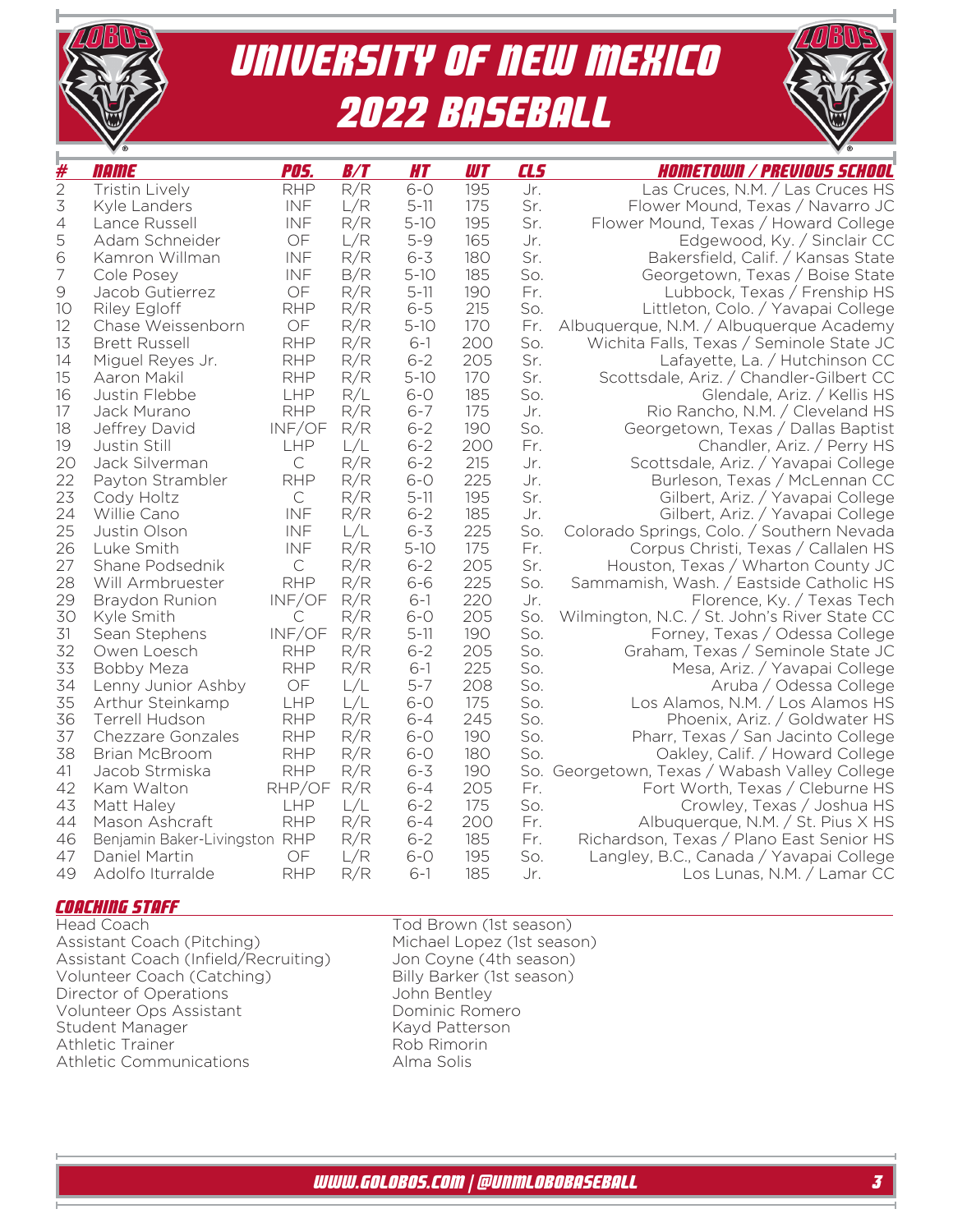



| <b>KEY RETURNERS (POS.)</b>    | <i><b>POS.</b></i> | HT.      | CLS. | <b>KEY STATISTICS</b> |        |           |           |           |            |        |
|--------------------------------|--------------------|----------|------|-----------------------|--------|-----------|-----------|-----------|------------|--------|
|                                |                    |          |      | Avg.                  | H/AB   | OB%       | SLG%      | <b>HR</b> | <b>RBI</b> | SB/SBA |
| Adam Schneider                 | ОF                 | $5-9$    | Sr.  | .333                  | 29/87  | .408      | .437      |           | 4          | O/3    |
| Lance Russell                  | <b>INF</b>         | $5 - 10$ | Sr.  | .333                  | 30/90  | .413      | .433      |           |            | 3/4    |
| Willie Cano                    | INF                | $5-10$   | Jr.  | .310                  | 49/158 | .363      | .424      |           | 26         | 7/7    |
| Kyle Landers                   | <b>INF</b>         | $5-10$   | Sr.  | .293                  | 27/92  | .409      | .467      |           | 10         | 2/3    |
| Cole Posey                     | <b>INF</b>         | 5-11     | Jr.  | .263                  | 15/57  | .425      | .404      |           | 6          | O/O    |
| Jack Silverman                 | <b>INF</b>         | 6-2      | Jr.  | .289                  | 24/83  | .385      | .578      |           | 15         | O/O    |
| <b>KEY RETURNERS (PITCHER)</b> | <b>POS.</b>        | HT.      | CLS. | <b>KEY STATISTICS</b> |        |           |           |           |            |        |
|                                |                    |          |      | <b>ERA</b>            | $W-L$  | <b>SV</b> | <b>IP</b> | K/BB      | Opp. Avg.  | App/GS |
| Payton Strambler               | <b>RHP</b>         | $6-0$    | Sr.  | 3.00                  | 0-2    |           | 6.0       | 9/6       | .150       | 7/0    |
| Miguel Reyes Jr.               | <b>RHP</b>         | 6-2      | Sr.  | 3.54                  | $() -$ |           | 20.       | 19/10     | .234       | 10/0   |

| Bobby Meza               | RHP  | 6-2     |       | 4.72 |                       |               | 13.  |           | .358       | 14/0   |
|--------------------------|------|---------|-------|------|-----------------------|---------------|------|-----------|------------|--------|
| <b>KEY LOSSES (POS.)</b> | POS. |         | CL 5. |      | <b>KEY STOTISTICS</b> |               |      |           |            |        |
|                          |      |         |       | Avg. | H/AB                  | OB%           | SLG% | <b>HR</b> | <b>RBI</b> | SB/SBA |
| Kyler Castillo           | ЭF   | $6 - 1$ |       | .439 | 72/164                | 485           | 665  |           | 40         | 5/10   |
| Mack Chambers            | INF  | 6-0     | So.   | .371 | 63/170                | 444           | .624 |           |            | 5/8    |
| Jarrett Gonzales         |      | $5-10$  | Sr    | 246  | 16/65                 | $.27^{\circ}$ | .323 |           |            | 0/     |

Tristin Lively RHP 6-0 Jr. 4.59 2-2 0 33.1 36/18 .186 7/7

| <b>KEY LOSSES (PITCHER)</b>    | POS.       |            |              | <b>KEY STATISTICS</b> |    |              |                |             |               |  |  |  |  |
|--------------------------------|------------|------------|--------------|-----------------------|----|--------------|----------------|-------------|---------------|--|--|--|--|
|                                |            |            | <b>ERA</b>   | W-L                   | sv | ID           | K/BB           | Opp. Avg.   | App/GS        |  |  |  |  |
| Cody Dye<br>Justin Armbruester | RHP<br>RHP | ს -<br>6-4 | 2.50<br>3.58 | $1 - 2$<br>5-2        |    | 18.C<br>78.0 | 15/8<br>101/21 | 288<br>.231 | 14/0<br>13/13 |  |  |  |  |

| NEWCOMERS                 | POS.       | <i>B/T</i> | HT.      | WT.     | CL 5. | <i>Hometown/previous school</i>              |
|---------------------------|------------|------------|----------|---------|-------|----------------------------------------------|
| Kamron Willman            | <b>INF</b> | R/R        | $6 - 3$  | 180     | Sr.   | Bakersfield, Calif. / Kansas State           |
| <b>Brett Russell</b>      | <b>RHP</b> | R/R        | $6-1$    | 200     | So.   | Wichita Falls, Texas / Seminole State JC     |
| Jeffrey David             | INF/OF     | R/R        | $6 - 2$  | 190     | So.   | Georgetown, Texas / Dallas Baptist           |
| Justin Still              | H          | L/L        | $6 - 2$  | 200     | Fr.   | Chandler, Ariz. / Perry HS                   |
| Cody Holtz                | C          | R/R        | $5 - 11$ | 195     | Sr.   | Gilbert, Ariz. / CSU-Bakersfield             |
| Justin Olson              | INF        | L/L        | $6 - 3$  | 225     | So.   | Colorado Springs, Colo. / Southern Nevada    |
| Luke Smith                | <b>INF</b> | R/R        | $5-10$   | 175     | Fr.   | Corpus Christi, Texas / Callalen HS          |
| Braydon Runion            | INF/OF     | R/R        | $6-1$    | 220     | Jr.   | Florence, Ky. / Texas Tech                   |
| Kyle Smith                | C.         | R/R        | $6 - 0$  | 205     | So.   | Wilmington, N.C. / St. John's River State CC |
| Sean Stephens             | INF/OF     | R/R        | $5 - 11$ | 190     | So.   | Forney, Texas / Odessa College               |
| Owen Loesch               | <b>RHP</b> | R/R        | $6 - 2$  | 205     | So.   | Graham, Texas / Seminole State JC            |
| Lenny Junior Ashby        | OF         | L/L        | $5 - 7$  | 208     | So.   | Aruba / Odessa College                       |
| <b>Brian McBroom</b>      | <b>RHP</b> | R/R        | $6 - 0$  | 180     | So.   | Oakley, Calif. / Howard College              |
| Jacob Strmiska            | <b>RHP</b> | R/R        | $6 - 3$  | 190     | So.   | Georgetown, Texas / Wabash Valley College    |
| Kam Walton                | RHP/OF     | R/R        | $6 - 4$  | $2 - 5$ | Fr.   | Fort Worth, Texas / Cleburne HS              |
| Benjamin Baker-Livingston | <b>RHP</b> | R/R        | $6 - 2$  | 185     | Fr.   | Richardson, Texas / Plano East Senior HS     |
| Daniel Martin             | OF         | L/R        | $6 - 0$  | 195     | So.   | Langley, B.C., Canada / Yavapai College      |
| Adolfo Iturralde          | <b>RHP</b> | R/R        | $6-1$    | 185     | Jr.   | Los Lunas, N.M. / Lamar CC                   |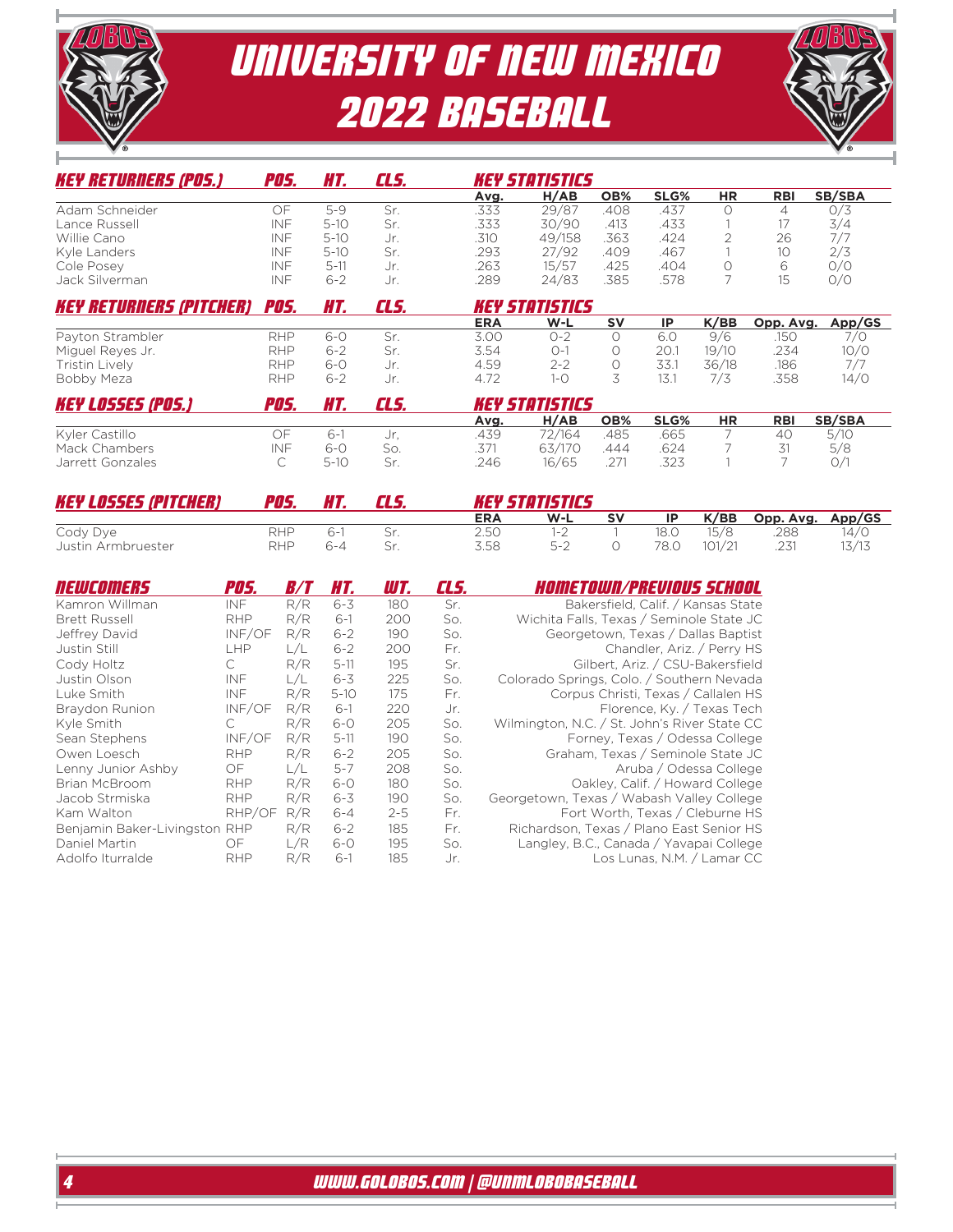





**TOD BROWN** was named the new Lobo Baseball coach on June 17, 2021. Brown comes to New Mexico after a successful 14 years and 341 wins with North Dakota State. Brown currently sits as the second-winningest coach in program history and is the all-time leader in wins per season (24.4). In 2021, Brown led the Bison to the 2021 NCAA Tournament, winning its first Division I postseason game 6-1 over Mountain West opponent Nevada. In the same season, NDSU broke a school record with 20 Summit League

victories, besting the previous record of 19 set by his 2017 team, and posted an overall record of 42-19. The Bison also led the nation with 25 road wins and set new school records in strikeouts (474) and putouts (1,567) in a single season.

Brown is no stranger to winning as he owns the two highest single season win totals in NDSU history (42 wins in 2021, 40 wins in 2012), and the only two 40+ win seasons by the program. Brown also owns three of the top-five single-season win totals in NDSU history. Under Brown's leadership, NDSU has played in five Summit League championship games, winning it outright in 2021 and 2014, and qualified for the league's baseball championship eight out of the last 11 years.

Brown took the helm of NDSU in 2008 and turned around a program that had faced three consecutive losing seasons, posting just 38 wins from 2005-07. In 2012, NDSU won a then-school-record 40 games, including an 8-2 win over a No. 5-ranked Arizona team that went on to win the 2012 College World Series. North Dakota State had a school-record .973 fielding percentage and posted a team ERA of 3.38, which was the program's lowest ERA in 37 years.

In 2016, the Bison posted a 29-25 overall record and set a new record for home wins at Newman Outdoor Field with 17 victories. In addition, North Dakota State set a new single season record in saves (17). NDSU defeated No. 19-ranked Minnesota on April 26 in Fargo, marking the second-ever win over an NCAA Division I top-25 opponent.

In the Summit League, Brown has coached two Summit League Players of the Year, one Summit League Newcomer of the Year, 46 All-Summit League selections, 22 Summit League Players of the Week, and 30 Summit League Pitchers of the Week. Under his leadership, Brown has also led players to two Collegiate Baseball Freshmen All-America selections and two College Baseball National Players of the Week.

The Tucson, Ariz. native, was a left-handed pitcher for the Arizona Wildcats from 1989-94, leading the team in 1992 to a Pac-10 Championship. In 1993 he won six games and saved eight, setting a record with 35 appearances as Arizona fell one game short of the College World Series.

Brown then made a career out of coaching college ball in the northern tier of the country. He came to NDSU after eight seasons in Ohio as the pitching coach and recruiting coordinator for Bowling Green State University.

During this time, he recruited or helped develop eight players who have reached the major leagues, including former UNM pitching standout Jamie Vermilyea, who played for the Lobos from 2001-03. This list also includes Jay Flaa, who made his MLB debut this year, J.J. Hardy and pitcher Tim Wood from Sabino High School, in Tucson, Ariz., outfielder Shelley Duncan and pitchers Josh Pearce and Ben

Diggins at the University of Arizona, and pitcher Burke Badenhop and outfielder Nolan Reimold from Bowling Green.

After two years as the pitching coach at Sabino High School in Tucson, Ariz., Brown began his collegiate coaching career in 1999 as a volunteer assistant for Arizona. He worked with pitchers and catchers and was the first-base coach for the Wildcats, who qualified for an NCAA regional.

Brown was also a head coach for the San Francisco Seals of the California Coastal Collegiate League in the summer of 1999, compiling a 43-29 record and making a fourth-place finish in the National Baseball Congress World Series.

## The Brown File

#### **Education**

| Arizona            | Bachelor's in Regional Development (1994) |                  |
|--------------------|-------------------------------------------|------------------|
| Chapman University |                                           | Education (1997) |

#### **Coaching Experience**

|              | Pitching Coach | Sabino High School       |
|--------------|----------------|--------------------------|
| 2000-2008    | Pitching Coach | Bowling Green State      |
| 2008-2021    | Head Coach     | North Dakota State       |
| 2022-Present | Head Coach     | University of New Mexico |

#### **Career Coaching Record (Year-By-Year)**

| <b>School</b> | Year    | Record    | Win Pct. |
|---------------|---------|-----------|----------|
| <b>NDSU</b>   | 2008    | 15-30     | .333     |
| <b>NDSU</b>   | 2009    | $16 - 28$ | .364     |
| <b>NDSU</b>   | 2010    | $22 - 30$ | .423     |
| <b>NDSU</b>   | 2011    | $22 - 32$ | .407     |
| <b>NDSU</b>   | 2012    | $40 - 20$ | .667     |
| <b>NDSU</b>   | 2013    | 26-27     | .491     |
| <b>NDSU</b>   | 2014    | $25 - 26$ | .490     |
| <b>NDSU</b>   | 2015    | $20 - 31$ | .392     |
| <b>NDSU</b>   | 2016    | $29 - 25$ | .537     |
| <b>NDSU</b>   | 2017    | $31 - 25$ | .554     |
| <b>NDSU</b>   | 2018    | $26 - 24$ | .520     |
| <b>NDSU</b>   | 2019    | $19 - 24$ | .442     |
| <b>NDSU</b>   | $2020*$ | $8-9$     | .471     |
| <b>NDSU</b>   | 2021    | 42-19     | .689     |
| <b>NDSU</b>   | 14 yrs  | 341-350-0 | .493     |

 \*Incomplete season due to COVID-19

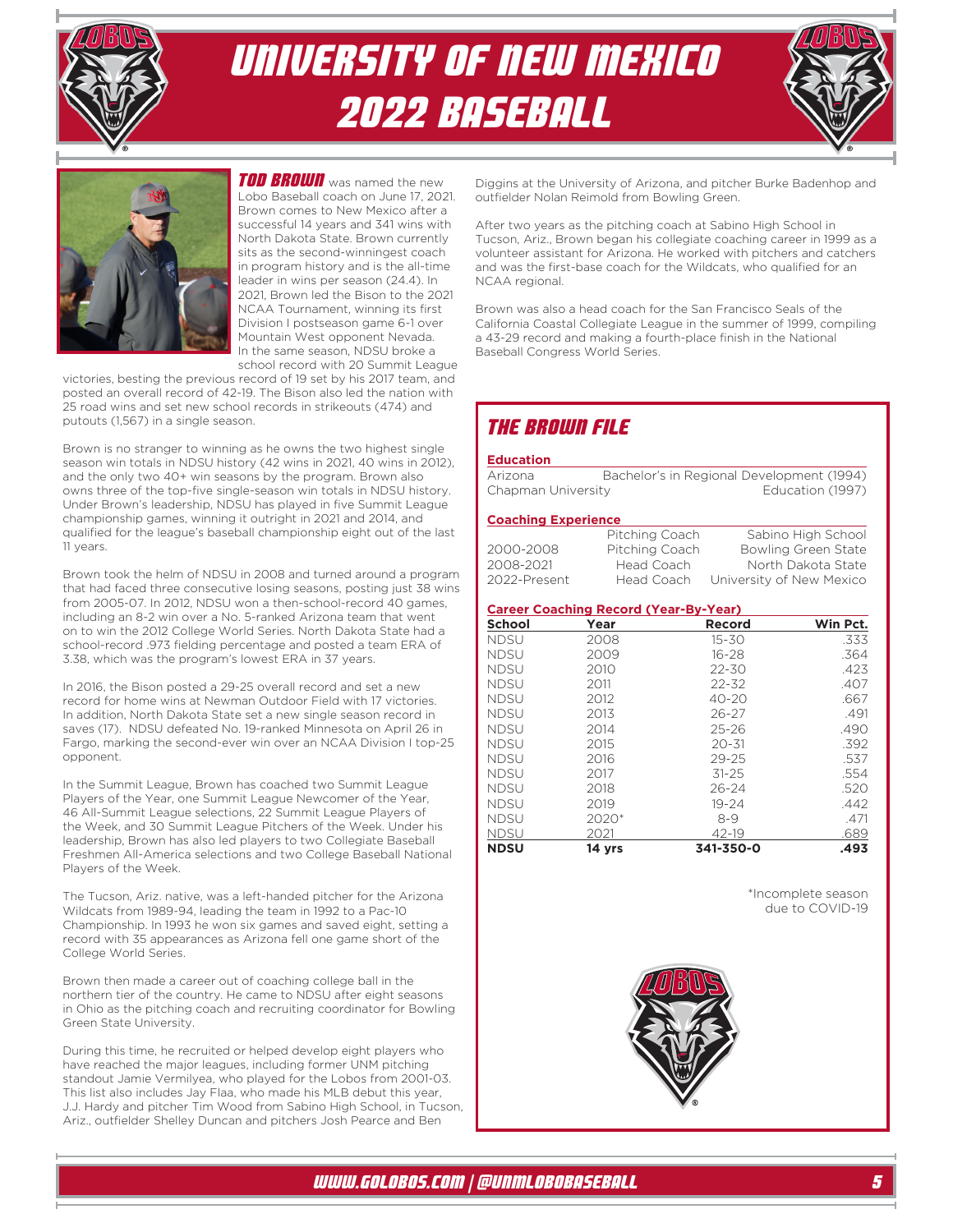







### **2021 New Mexico Baseball Overall Statistics for New Mexico (as of Feb 07, 2022) (All games Sorted by Batting avg)**



Record: 16-25 Home: 9-6 Away: 6-16 Neutral: 1-3 MW: 10-17

| Player            |      | avg gp-gs  | ab   |     | h   |    | 2b 3b hr |          | rbi | tb           | slg%  | bb hp          |               |     | so gdp | ob%l  | sf            | sh | sb-att    | po   | a            |                | e fid%  |
|-------------------|------|------------|------|-----|-----|----|----------|----------|-----|--------------|-------|----------------|---------------|-----|--------|-------|---------------|----|-----------|------|--------------|----------------|---------|
| CASTILLO, Kyler   | .439 | 38-38      | 164  | 40  | 72  | 16 | $\Omega$ |          | 40  | 109          | .665  | 12             | 4             | 11  | 6      | .4861 | 1.            |    | $5 - 10$  | 51   |              |                | .981    |
| CHAMBERS, Mack    | .371 | $41 - 41$  | 170  | 41  | 63  | 16 | 3        |          | 31  | 106          | .624  | 16             | 8             | 12  |        | .444  | $\mathcal{L}$ | 0  | $5 - 8$   |      | 66 112       | 11             | .942    |
| RUSSELL, Lance    | .333 | $28 - 23$  | 90   | 21  | 30  | 6  |          |          | 17  | 39           | .4331 | 13             | 0             | 21  |        | .413  |               |    | $3 - 4$   | 30   | 32           | 1.             | .984    |
| SCHNEIDER, Adam   | .333 | 29-20      | 87   | 16  | 29  | 5. |          | $\Omega$ |     | 38           | .437  | 8              | 3             | 17  |        | .408  | 0             |    | $0 - 3$   | 45   | <sup>n</sup> | $\mathbf{1}$   | .978    |
| CANO, Willie      | .310 | 41-41      | 158  | 24  | 49  | 10 |          |          | 26  | -67          | .424  | 10             | 3             | 22  | 5.     | .3631 | 0             | 5  | $7 - 7$   | 22   | 67           | $\overline{4}$ | .957    |
| SILVERMAN, Jack   | .298 | $30 - 24$  | 84   | 15  | 25  | 3  | $\Omega$ |          | 15  | 49           | .5831 | 10             | 3             | 31  |        | .392l | 0             | 0  | $0 - 0$   | 27   |              | $\mathbf{1}$   | .966    |
| LANDERS, Kyle     | .293 | $30 - 23$  | 92   | 12  | 27  |    |          |          | 10  | 43           | .467  | 10             | 8             | 18  |        | .409  | <sup>0</sup>  |    | $2 - 3$   | 176  | 8            | $\mathcal{P}$  | .989    |
| FULLERTON, Harry  |      | .282 35-28 | 110  | 13  | 31  |    | 3        | 5        | 25  | 54           | .491  | 9              | 5.            | 37  |        | .360l |               |    | $5 - 8$   | 61   | 5            | $\overline{4}$ | .943    |
| GUTIERREZ, Jacob  | .269 | $13 - 6$   | 26   | 4   |     | 3  | $\Omega$ | 0        | 4   | 10           | .385  | 2              | 0             | 5   |        | 321   | 0             |    | $0 - 1$   | 8    | <sup>n</sup> | $\mathbf{1}$   | .889    |
| MANG, Connor      |      | .268 31-16 | 71   | 19  | 19  |    | $\Omega$ |          | 18  | 23           | .324  | 10             |               | 16  |        | .400  | $\mathcal{L}$ |    | $1 - 1$   | 86   | 9            | 1              | .990    |
| POSEY, Cole       | .263 | $29 - 17$  | 57   | 8   | 15  | 4  |          | $\Omega$ | 6   | 23           | .404  | 8              | 8             | 17  |        | .4251 | <sup>0</sup>  |    | $0 - 0$   | 28   |              | 2              | .938    |
| MARTIN, Jared     |      | .254 21-16 | 63   | 10  | 16  | 2  | 2        | 4        | 14  | 34           | .540l | $\mathcal{P}$  |               | 22  |        | .284  |               | 0  | $1 - 2$   | 64   |              | 3              | .958    |
| GONZALES, Jarrett | .246 | $20 - 18$  | 65   |     | 16  | 2. |          |          |     | 21           | .323  | 3.             | 0             | 12  |        | .271  | 2             | 4  | $0 - 1$   | 146  | 26           |                | 2.989   |
| WEISSENBORN, Chas | .234 | $30 - 28$  | 94   | 17  | 22  | 6. | $\Omega$ | - 0      | 8   | 28           | .298  | 11             | $\mathcal{L}$ | 16  |        | .324  |               | 0  | $3-6$     | 52   | 65           |                | 4.967   |
| PODSEDNIK, Shane  | .218 | $24 - 23$  | 87   | 11  | 19  | 6  |          |          | 9   | 28           | .322  | 4              | 0             | 31  | 4      | .2531 | 0             | 3  | $1 - 2$   | 172  | 22           | $\mathbf{1}$   | .995    |
| KENNARD, Tresten  | .148 | $12 - 7$   | 27   | 3   | 4   |    | $\Omega$ | $\Omega$ | 3   | 5            | .1851 | $\overline{4}$ |               | 10  | 0      | .281  | 0             | 0  | $0 - 0$   | 4    | $\Omega$     |                | 0 1.000 |
| CAMPA, Isiah      | .000 | $1 - 0$    |      | 0   | 0   | 0  | 0        | 0        | 0   | <sup>0</sup> | .000l | 0              | 0             | 1   | 0      | .000  | 0             | 0  | $0 - 0$   | 0    | 2            |                | 0 1.000 |
| Totals            | .307 | 41         | 1446 | 261 | 444 | 94 | 14       | 37       | 237 | 677          | .4681 | 132            | 53            | 299 | 33     | .383  | 11            | 23 | $33 - 56$ | 1061 | 395          | 43             | .971    |
| Opponents         | .313 | 41         | 1440 | 284 | 451 | 83 | 17       | 44       | 260 | 700          | .486  | 144            | 46            | 331 | 27     | .389  | 16            | 21 | $31 - 43$ | 1087 | 430          | 52             | .967    |

LOB - Team (323), Opp (329). DPs turned - Team (38), Opp (45). CI - Team (1), PODSEDNIK, S 1. IBB - Team (7), CASTILLO, K. 2, LANDERS, K. 1, POSEY, C. 1, RUSSELL, L. 1, WEISSENBORN 1, SILVERMAN, J 1, Opp (5). Picked off - SCHNEIDER, A 2, CHAMBERS, M. 2, CASTILLO, K. 1, POSEY, C. 1, FULLERTON, H 1, LANDERS, K. 1.

### **(All games Sorted by Earned run avg)**

| <b>Player</b>      | era   | w-l       | app gs |          | cq | sho | <b>SV</b>    | ip    | h   |     | er  | bb  | <b>SO</b> | 2b | 3b |    | hr <sub>b</sub> /avgl | wp hp bk sfa sha |    |   |          |              |
|--------------------|-------|-----------|--------|----------|----|-----|--------------|-------|-----|-----|-----|-----|-----------|----|----|----|-----------------------|------------------|----|---|----------|--------------|
| MURANO, Jack       | 0.00  | $0 - 0$   |        | 0        |    | 0/0 |              | 0.0   | 0   | 0   | 0   |     |           | 0  |    | 0  |                       |                  |    |   |          |              |
| DYE, Cody          | 2.50  | $1 - 2$   | 14     | 0        | 0  | 0/0 |              | 18.0  | 19  | 6   | 5   | 8   | 15        |    |    |    | 288                   |                  |    | 0 |          |              |
| STRAMBLER, Payton  | 3.00  | $0 - 2$   |        | 0        |    | 0/0 |              | 6.0   | 3   | 4   |     | 6   |           | 0  | U. | O  | .150                  |                  |    |   |          |              |
| REYES JR, Miguel   | 3.54  | $0 - 1$   | 10     | 0        | 0  | 0/0 | <sup>0</sup> | 20.1  | 18  | 10  | 8   | 10  | 19        | 3  | 0  | 3  | .234                  |                  |    |   |          |              |
| ARMBRUESTER, Justi | 3.58  | $5 - 2$   | 13 13  |          |    | 0/1 | ΩI           | 78.0  | 66  | 33  | 31  | 21  | 101       | 11 |    |    | 231                   | 5.               | 5  | 0 | 4        |              |
| LIVELY, Tristin    | 4.59  | $2 - 2$   | 77     |          |    | 0/0 | $\Omega$     | 33.1  | 22  | 20  | 17  | 18  | 36        | 4  |    |    | <b>186</b>            | 4                |    | 0 |          |              |
| MEZA, Bobby        | 4.72  | $1 - 0$   | 14     | 0        |    | 0/1 |              | 13.1  | 19  | 8   |     | 3   |           |    |    |    | 358                   |                  |    | 0 |          |              |
| GARLEY, Nathaniel  | 6.58  | $1 - 4$   | 13 12  |          | 0  | 0/0 | ΩI           | 53.1  | 80  | 45  | 39  | 12  | 30l       | 18 |    | 4  | .351                  |                  |    |   | h        | 5.           |
| HUDSON, Terrell    | 7.07  | $1 - 5$   | 11     | 0        |    | 0/0 | <sup>0</sup> | 14.0  | 22  | 12  | 11  |     | 12        | 5  |    |    | 379                   | 3.               |    |   |          | 6            |
| ARMBRUESTER, Will  | 7.36  | $0 - 0$   | 7 1    |          | 0  | 0/0 | OI           | 7.1   | 18  | 14  | 6   | 3   |           | 5  | 0  |    | .450l                 |                  |    | 0 |          | $\Omega$     |
| CAMPA, Isiah       | 7.64  | $4 - 2$   | 11     | 0        |    | 0/0 | ΩI           | 17.2  | 31  | 21  | 15  | 9   |           | 6  | 3  | 5  | .397                  | 5.               |    |   |          |              |
| FLEBBE, Justin     | 8.10  | $0 - 0$   | 2      | $\Omega$ | 0  | 0/0 | ΩI           | 3.1   | 3   | 3   | 3   |     |           | 0  | 0  |    | .214                  |                  |    | 0 |          | <sup>0</sup> |
| GONZALES, Chezzare | 8.44  | $0 - 0$   | 9      | $\Omega$ |    | 0/0 | ΩI           | 10.2  | 17  | 10  | 10  | 11  |           | 3  | 0  |    | 386                   |                  |    | 0 |          |              |
| EGLOFF, Riley      | 9.00  | $1 - 2$   | 15     |          |    | 0/0 | $\Omega$     | 34.0  | 58  | 35  | 34  | 10  | 31        | 11 | 6  |    | 384                   |                  |    | 0 |          | $\Omega$     |
| MAKIL, Aaron       | 9.32  | $0 - 2$   | 13     | 6        |    | 0/0 |              | 28.0  | 53  | 42  | 29  | 14  | 17        | 10 |    | 4  | 393                   |                  |    |   |          |              |
| STEINKAMP, Arthur  | 9.82  | $0 - 0$   | 9      | $\Omega$ | 0  | 0/0 | ΩI           | 7.1   | 8   | 8   | 8   | 2   | 8         |    |    |    | 276                   |                  |    | 0 | $\Omega$ | $\Omega$     |
| <b>HALEY, Matt</b> | 10.00 | $0 - 1$   | 16     | 0        | 0  | 0/0 |              | 9.0   | 14  | 13  | 10  | 8   | 11        |    | 0  |    | .326                  |                  |    | 0 |          | 0            |
| Totals             | 5.98  | $16 - 25$ | 41     | 41       |    | 1/1 |              | 353.2 | 451 | 284 | 235 | 144 | 331       | 83 | 17 | 44 | .313                  | 38               | 46 | 4 | 16       | 21           |
| Opponents          | 5.61  | $25 - 16$ | 41 41  |          |    | 2/2 |              | 362.1 | 444 | 261 | 226 | 132 | 299       | 94 | 14 | 37 | .307                  | 39               | 53 | 3 | 11       | 23           |

PB - Team (4), PODSEDNIK, S 3, GONZALES, J. 1, Opp (5). Pickoffs - Team (3), ARMBRUESTER 1, EGLOFF, R. 1, GONZALES, J. 1, Opp (8). SBA/ATT - GONZALES, J. (21-28), PODSEDNIK, S (10-15), ARMBRUESTER (10-13), CAMPA, I. (5-6), GARLEY, N. (5-5), MAKIL, A. (3-5), LIVELY, T. (2-4), REYES JR, M. (3-3), DYE, C. (1-2), GONZALES, C. (1-2), ARMBRUEST, W (0-2), FLEBBE, J. (1-1).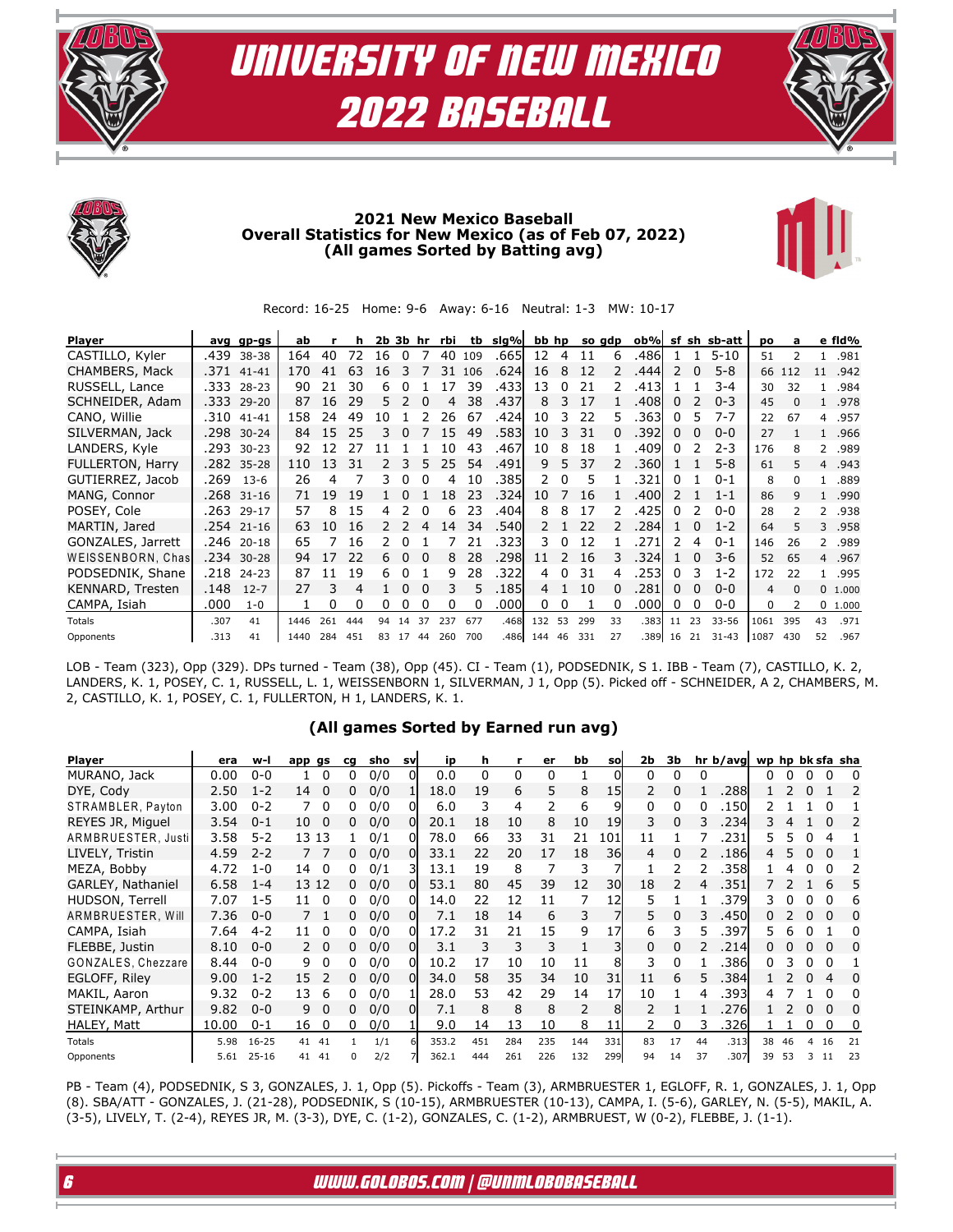





### **2021 New Mexico Baseball Overall Statistics for New Mexico (as of Feb 07, 2022) (All games Sorted by Fielding pct)**

| <b>Player</b>      | c              | po             | a              | е              | fld%  | dp             | sba            | csb            | sba%    | pb                      | ci             |
|--------------------|----------------|----------------|----------------|----------------|-------|----------------|----------------|----------------|---------|-------------------------|----------------|
| GARLEY, Nathaniel  | 11             | 5              | 6              | 0              | 1.000 | $\mathbf{1}$   | 5              | $\mathbf 0$    | 1.000   | 0                       | $\Omega$       |
| EGLOFF, Riley      | 8              | $\overline{4}$ | $\overline{4}$ | 0              | 1.000 | 0              | $\mathbf 0$    | 0              | ---     | 0                       | $\mathbf 0$    |
| REYES JR, Miguel   | 7              | $\overline{2}$ | 5              | 0              | 1.000 | 0              | 3              | 0              | 1.000   | 0                       | 0              |
| HUDSON, Terrell    | 5              | $\mathbf{1}$   | $\overline{4}$ | 0              | 1.000 | 0              | $\overline{0}$ | 0              | ---     | 0                       | $\overline{0}$ |
| LIVELY, Tristin    | 4              | 3              | 1              | 0              | 1.000 | 1              | $\overline{2}$ | 2              | .500    | 0                       | $\mathbf 0$    |
| MAKIL, Aaron       | $\overline{4}$ | $\overline{2}$ | $\overline{2}$ | 0              | 1.000 | 0              | 3              | $\overline{2}$ | .600    | $\Omega$                | $\mathbf 0$    |
| KENNARD, Tresten   | 4              | 4              | 0              | 0              | 1.000 | 0              | $\mathbf 0$    | 0              |         | 0                       | $\mathbf 0$    |
| DYE, Cody          | $\overline{4}$ | $\overline{2}$ | 2              | 0              | 1.000 | 0              | $\mathbf{1}$   | 1              | .500    | 0                       | 0              |
| MEZA, Bobby        | $\overline{2}$ | $\mathbf{1}$   | $\mathbf{1}$   | 0              | 1.000 | 0              | $\mathbf 0$    | $\mathbf 0$    |         | 0                       | $\mathbf 0$    |
| FLEBBE, Justin     | $\overline{2}$ | 0              | 2              | 0              | 1.000 | 0              | $\mathbf{1}$   | 0              | 1.000   | 0                       | 0              |
| GONZALES, Chezzare | $\overline{2}$ | 0              | 2              | 0              | 1.000 | 0              | 1              | 1              | .500    | 0                       | 0              |
| CAMPA, Isiah       | $\overline{2}$ | 0              | $\overline{2}$ | 0              | 1.000 | $\mathbf{1}$   | 5              | $\mathbf{1}$   | .833    | 0                       | $\overline{0}$ |
| STRAMBLER, Payton  | 2              | 0              | $\overline{2}$ | 0              | 1.000 | 1              | 0              | 0              | $---$   | 0                       | 0              |
| STEINKAMP, Arthur  | $\overline{2}$ | $\Omega$       | $\overline{2}$ | 0              | 1.000 | $\mathbf{1}$   | $\mathbf{0}$   | 0              | $---$   | 0                       | 0              |
| HALEY, Matt        | 1              | $\mathbf{1}$   | 0              | 0              | 1.000 | 0              | $\mathbf{0}$   | 0              | $- - -$ | 0                       | 0              |
| PODSEDNIK, Shane   | 195            | 172            | 22             | $\mathbf{1}$   | .995  | $\mathbf{1}$   | 10             | 5              | .667    | 3                       | $\mathbf{1}$   |
| MANG, Connor       | 96             | 86             | 9              | 1              | .990  | 9              | $\mathbf 0$    | 0              | ---     | 0                       | 0              |
| LANDERS, Kyle      | 186            | 176            | 8              | $\overline{2}$ | .989  | 15             | $\overline{0}$ | 0              | $---$   | 0                       | $\overline{0}$ |
| GONZALES, Jarrett  | 174            | 146            | 26             | 2              | .989  | 4              | 21             | 7              | .750    | 1                       | 0              |
| RUSSELL, Lance     | 63             | 30             | 32             | $\mathbf{1}$   | .984  | 9              | $\overline{0}$ | $\mathbf 0$    | ---     | $\Omega$                | $\overline{0}$ |
| CASTILLO, Kyler    | 54             | 51             | $\overline{2}$ | 1              | .981  | 0              | 0              | 0              | $---$   | 0                       | 0              |
| SCHNEIDER, Adam    | 46             | 45             | 0              | $\mathbf{1}$   | .978  | 0              | $\Omega$       | 0              | ---     | 0                       | 0              |
| WEISSENBORN, Chas  | 121            | 52             | 65             | 4              | .967  | 17             | $\Omega$       | 0              | $---$   | 0                       | 0              |
| SILVERMAN, Jack    | 29             | 27             | $\mathbf{1}$   | $\mathbf{1}$   | .966  | 4              | $\Omega$       | 0              | ---     | 0                       | 0              |
| MARTIN, Jared      | 72             | 64             | 5              | 3              | .958  | 8              | $\mathbf 0$    | $\mathbf 0$    | ---     | 0                       | $\mathbf 0$    |
| CANO, Willie       | 93             | 22             | 67             | $\overline{4}$ | .957  | $\overline{7}$ | $\Omega$       | 0              | $---$   | 0                       | 0              |
| FULLERTON, Harry   | 70             | 61             | 5              | 4              | .943  | 1              | $\mathbf{0}$   | 0              | ---     | 0                       | $\mathbf{0}$   |
| CHAMBERS, Mack     | 189            | 66             | 112            | 11             | .942  | 22             | $\mathbf{0}$   | 0              | ---     | 0                       | $\overline{0}$ |
| POSEY, Cole        | 32             | 28             | $\overline{2}$ | 2              | .938  | 0              | $\mathbf{0}$   | 0              | $---$   | 0                       | 0              |
| GUTIERREZ, Jacob   | 9              | 8              | $\overline{0}$ | 1              | .889  | 0              | $\Omega$       | 0              | $- - -$ | 0                       | 0              |
| ARMBRUESTER, Justi | 10             | $\overline{2}$ | 4              | 4              | .600  | 0              | 10             | 3              | .769    | 0                       | 0              |
| ARMBRUESTER, Will  | $\Omega$       | $\overline{0}$ | $\overline{0}$ | 0              | .000  | 0              | $\mathbf{0}$   | $\overline{2}$ | .000    | 0                       | 0              |
| MURANO, Jack       | $\mathbf 0$    | 0              | 0              | 0              | .000  | 0              | $\mathbf 0$    | 0              | ---     | 0                       | 0              |
| <b>Totals</b>      | 1499           | 1061           | 395            | 43             | .971  | 38             | 31             | 12             | .721    | $\overline{\mathbf{4}}$ | $\mathbf{1}$   |
| Opponents          | 1569           | 1087           | 430            | 52             | .967  | 45             | 33             | 23             | .589l   | 5                       | $\mathbf 0$    |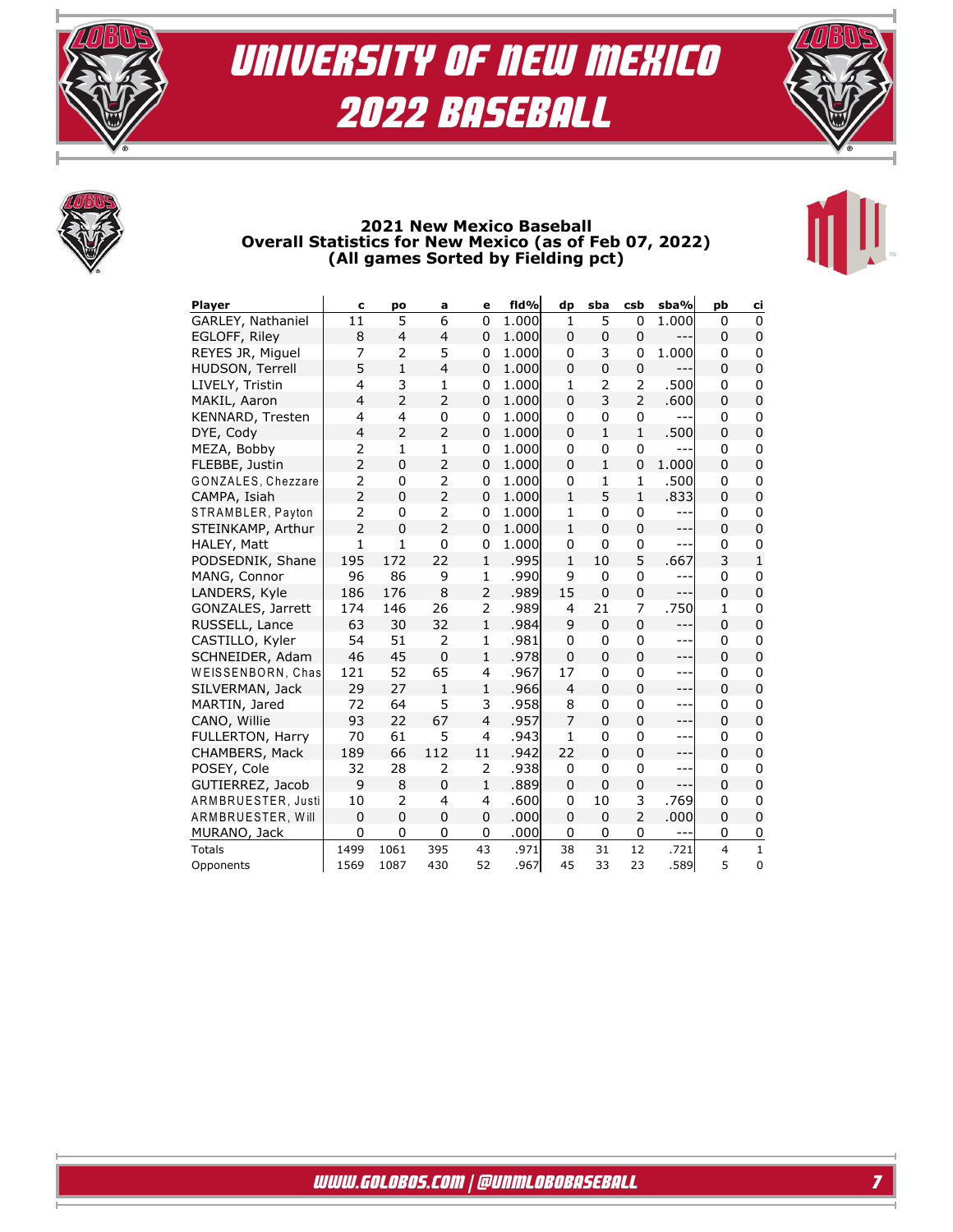





## **2021 New Mexico Baseball Batting Leaders for New Mexico (as of Feb 07, 2022) (All games)**

#### Hitting minimums - 1 Games Pitching minimums - 1 Games

| <b>Batting avg</b><br>1. CASTILLO, Kyler<br>2. CHAMBERS, Mack<br>3. RUSSELL, Lance<br>SCHNEIDER, Adam<br>5. CANO, Willie       | .439<br>.371<br>.333<br>.333<br>.310 |
|--------------------------------------------------------------------------------------------------------------------------------|--------------------------------------|
| <b>Runs scored</b><br>1. CHAMBERS, Mack<br>2. CASTILLO, Kyler<br>3. CANO, Willie<br>4. RUSSELL, Lance<br>5. MANG, Connor       | 41<br>40<br>24<br>21<br>19           |
| <b>Doubles</b><br>1. CASTILLO, Kyler<br>CHAMBERS, Mack<br>3. LANDERS, Kyle<br>4. CANO, Willie<br>5. 3 tied at                  | 16<br>16<br>11<br>10<br>6            |
| <b>Total bases</b><br>1. CASTILLO, Kyler<br>2. CHAMBERS, Mack<br>3. CANO, Willie<br>4. FULLERTON, Harry<br>5. SILVERMAN, Jack  | 109<br>106<br>67<br>54<br>49         |
| Sac bunts<br>1. CANO, Willie<br>2. GONZALES, Jarrett<br>3. PODSEDNIK, Shane<br>4. 3 tied at                                    | 5432                                 |
| <b>Caught stealing</b><br>1. CASTILLO, Kyler<br>2. FULLERTON, Harry<br>SCHNEIDER, Adam<br>CHAMBERS, Mack<br>WEISSENBORN, Chase | 533333                               |
| <b>Strikeouts</b><br>1. FULLERTON, Harry<br>2. PODSEDNIK, Shane<br>SILVERMAN, Jack<br>4. MARTIN, Jared<br>CANO, Willie         | 37<br>31<br>31<br>22<br>22           |
| At bats<br>1. CHAMBERS, Mack<br>2. CASTILLO, Kyler<br>3. CANO, Willie<br>4. FULLERTON, Harry<br>5. WEISSENBORN, Chase          | 170<br>164<br>158<br>110<br>94       |
| Games as sub<br>1. MANG, Connor<br>2. POSEY, Cole<br>3. SCHNEIDER, Adam<br>3 tied at<br>4.                                     | 15<br>$\overline{12}$<br>9<br>7      |

| Slugging pct<br>1. CASTILLO, Kyler<br>2. CHAMBERS, Mack<br>3. SILVERMAN, Jack<br>4. MARTIN, Jared<br>5. FULLERTON, Harry         | .665<br>.624<br>.583<br>.540<br>.491       |
|----------------------------------------------------------------------------------------------------------------------------------|--------------------------------------------|
| Hits<br>1. CASTILLO, Kyler<br>2. CHAMBERS, Mack<br>3. CANO, Willie<br>4. FULLERTON, Harry<br>5. RUSSELL, Lance                   | 72<br>63<br>49<br>31<br>30                 |
| <b>Triples</b><br>1. CHAMBERS, Mack<br>FULLERTON, Harry<br>3. SCHNEIDER, Adam<br>MARTIN, Jared<br>POSEY, Cole                    | 33222                                      |
| <b>Walks</b><br>1. CHAMBERS, Mack<br>2. RUSSELL, Lance<br>3. CASTILLO, Kyler<br>4. WEISSENBORN, Chase<br>5. 4 tied at            | 16<br>13<br>12<br>11<br>10                 |
| Sac flies<br>1. GONZALES, Jarrett<br>MANG, Connor<br>CHAMBERS, Mack<br>4. 5 tied at                                              | $\begin{array}{c} 2 \\ 2 \\ 2 \end{array}$ |
| <b>Steal attempts</b><br>1. CASTILLO, Kyler<br>2. CHAMBERS, Mack<br>FULLERTON, Harry<br>4. CANO, Willie<br>5. WEISSENBORN, Chase | 10<br>8<br>8<br>7<br>6                     |
| <b>Grounded into DP</b><br>1. CASTILLO, Kyler<br>2. CANO, Willie<br>3. PODSEDNIK, Shane<br>4. WEISSENBORN, Chase<br>5. 5 tied at | 6<br>5432                                  |
| <b>Games played</b><br>1. CHAMBERS, Mack<br>CANO, Willie<br>3. CASTILLO, Kyler<br>4. FULLERTON, Harry<br>5. MANG, Connor         | 41<br>41<br>38<br>35<br>31                 |

| On base pct<br>1. CASTILLO, Kyler<br>2. CHAMBERS, Mack<br>3. POSEY, Cole<br>4. RUSSELL, Lance<br>5. LANDERS, Kyle | .486<br>.444<br>.425<br>.413<br>.409 |
|-------------------------------------------------------------------------------------------------------------------|--------------------------------------|
| <b>Runs batted in</b><br>1. CASTILLO, Kyler                                                                       | 40                                   |
| 2. CHAMBERS, Mack<br>3. CANO, Willie<br>4. FULLERTON, Harry<br>5. MANG, Connor                                    | 31<br>26<br>25<br>18                 |
| Home runs<br>1. CHAMBERS, Mack                                                                                    |                                      |
| SILVERMAN, Jack                                                                                                   |                                      |
| CASTILLO, Kyler<br>4. FULLERTON, Harry<br>5. MARTIN, Jared                                                        | 77754                                |
| Hit by pitch                                                                                                      |                                      |
| 1. CHAMBERS, Mack<br>POSEY, Cole                                                                                  | 8<br>8                               |
| LANDERS, Kyle<br>4. MANG, Connor                                                                                  | 8                                    |
| 5. FULLERTON, Harry                                                                                               | -<br>5<br>5                          |
| <b>Stolen bases</b>                                                                                               |                                      |
| 1. CANO, Willie<br>2. CHAMBERS, Mack                                                                              | 7557                                 |
| <b>FULLERTON, Harry</b><br>CASTILLO, Kyler                                                                        |                                      |
| 5. 2 tied at                                                                                                      |                                      |
| Stolen base pct<br>1. CANO, Willie                                                                                | 1.000                                |
| MANG, Connor                                                                                                      | 1.000                                |
| 3. RUSSELL, Lance<br>4. LANDERS, Kyle                                                                             | .750<br>.667                         |
| 5. CHAMBERS, Mack                                                                                                 | .625                                 |
| <b>Total plate appearances</b><br>1. CHAMBERS, Mack                                                               | 196                                  |
| 2. CASTILLO, Kyler<br>3. CANO, Willie                                                                             | 182<br>176                           |
| 4. FULLERTON, Harry                                                                                               | 126                                  |
| 5. LANDERS, Kyle                                                                                                  | 112                                  |
| <b>Game starts</b><br>1. CHAMBERS, Mack                                                                           | 41                                   |
| CANO, Willie<br>3. CASTILLO, Kyler                                                                                | 41<br>38                             |
| WEISSENBORN, Chase<br>4.                                                                                          | 28                                   |

FULLERTON, Harry 28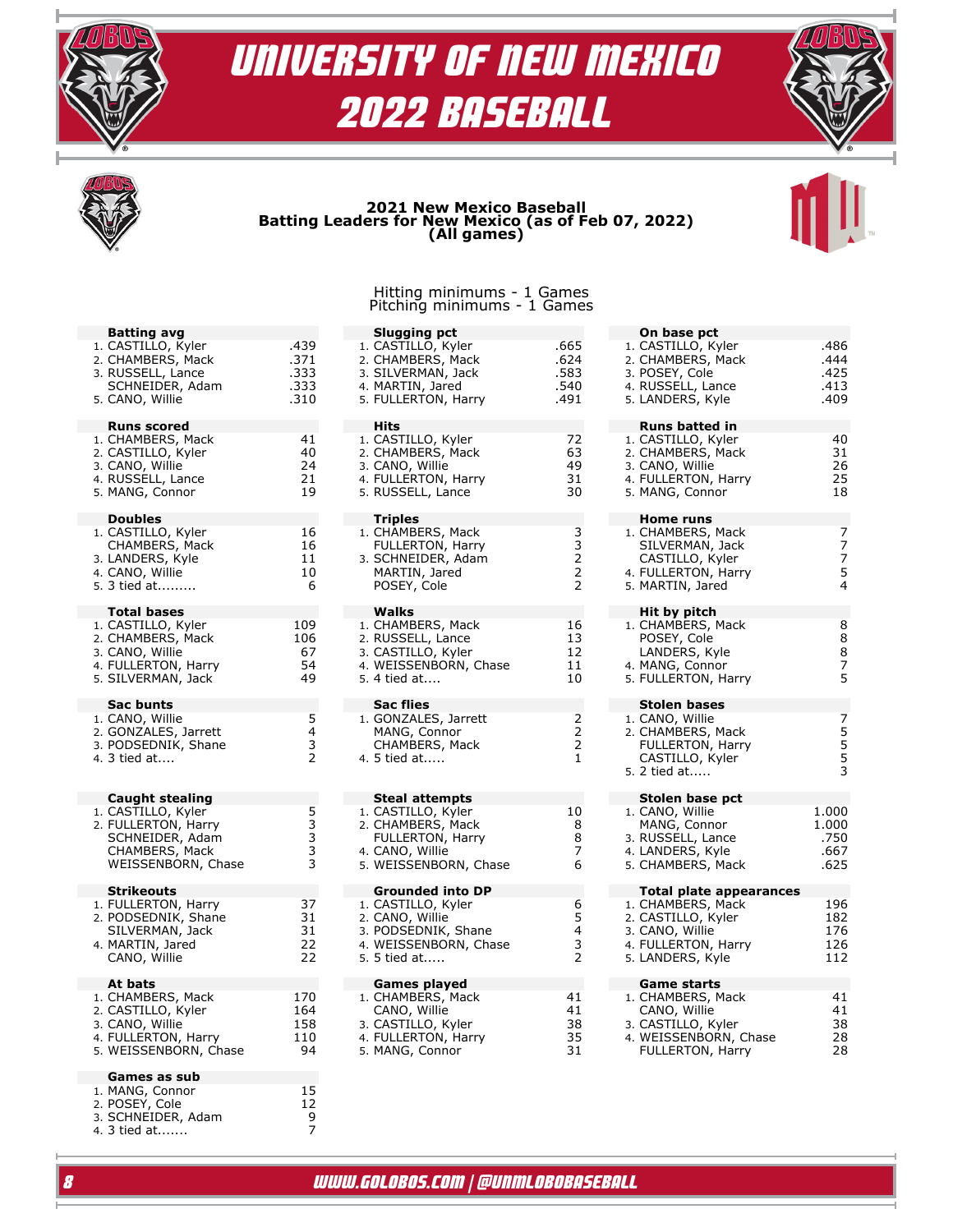





## **2021 New Mexico Baseball Pitching Leaders for New Mexico (as of Feb 07, 2022) (All games)**



#### Hitting minimums - 1 Games Pitching minimums - 1 Games

| Earned run avg<br>1. MURANO, Jack<br>2. DYE, Cody<br>3. STRAMBLER, Payton<br>4. REYES JR, Miguel<br>5. ARMBRUESTER, Justin            | 0.00<br>2.50<br>3.00<br>3.54<br>3.58     |
|---------------------------------------------------------------------------------------------------------------------------------------|------------------------------------------|
| Wins<br>1. ARMBRUESTER, Justin<br>2. CAMPA, Isiah<br>3. LIVELY, Tristin<br>4. 5 tied at                                               | 5<br>4<br>$\overline{c}$<br>$\mathbf{1}$ |
| <b>Innings pitched</b><br>1. ARMBRUESTER, Justin<br>2. GARLEY, Nathaniel<br>3. EGLOFF, Riley<br>4. LIVELY, Tristin<br>5. MAKIL, Aaron | 78.0<br>53.1<br>34.0<br>33.1<br>28.0     |
| <b>Games started</b><br>1. ARMBRUESTER, Justin<br>2. GARLEY, Nathaniel<br>3. LIVELY, Tristin<br>4. MAKIL, Aaron<br>5. EGLOFF, Riley   | 13<br>12<br>7<br>6<br>2                  |
| <b>Wild pitches</b><br>1. GARLEY, Nathaniel<br>2. ARMBRUESTER, Justin<br>CAMPA, Isiah<br>4. MAKIL, Aaron<br>LIVELY, Tristin           | 75544                                    |
| <b>Intentional BB allowed</b><br>1. HUDSON, Terrell<br>2. REYES JR, Miguel<br>GARLEY, Nathaniel                                       | 3<br>$\mathbf{1}$<br>1                   |
| Sac bunts allowed<br>1. HUDSON, Terrell<br>2. GARLEY, Nathaniel<br>3. MEZA, Bobby<br>REYES JR, Miguel<br>DYE, Cody                    | 65222                                    |
| <b>Runs allowed</b><br>1. MURANO, Jack<br>2. FLEBBE, Justin<br>3. STRAMBLER, Payton<br>4. DYE, Cody<br>5. MEZA, Bobby                 | 0<br>3<br>4<br>6<br>8                    |
| <b>Doubles allowed</b><br>1. FLEBBE, Justin<br>MURANO, Jack<br>STRAMBLER, Payton<br>MEZA, Bobby<br>4.                                 | 0<br>0<br>0<br>1                         |

5. HALEY, Matt 2

| <b>Opposing bat avg</b>                                                                                                                      |                                      |
|----------------------------------------------------------------------------------------------------------------------------------------------|--------------------------------------|
| 1. STRAMBLER, Payton<br>2. LIVELY, Tristin<br>3. FLEBBE, Justin<br>4. ARMBRUESTER, Justin<br>5. REYES JR, Miguel                             | .150<br>.186<br>.214<br>.231<br>.234 |
| <b>Losses</b><br>1. HUDSON, Terrell<br>2. GARLEY, Nathaniel<br>3. 7 tied at                                                                  | 5<br>4<br>$\overline{2}$             |
| <b>Batters struck out</b><br>1. ARMBRUESTER, Justin<br>2. LIVELY, Tristin<br>3. EGLOFF, Riley<br>4. GARLEY, Nathaniel<br>5. REYES JR, Miguel | 101<br>36<br>31<br>30<br>19          |
| <b>Games finished</b><br>1. DYE, Cody<br>2. MEZA, Bobby<br>3. HUDSON, Terrell<br>4. STEINKAMP, Arthur<br>EGLOFF, Riley                       | 10<br>7<br>4<br>3<br>3               |
| Balks<br>1. GARLEY, Nathaniel<br>MAKIL, Aaron<br>REYES JR, Miguel<br>STRAMBLER, Payton                                                       | 1<br>1<br>1<br>1                     |
| <b>Runners picked off</b><br>1. EGLOFF, Riley<br>GONZALES, Jarrett<br>ARMBRUESTER, Justin                                                    | 1<br>1<br>1                          |
| <b>Sac flies allowed</b><br>1. GARLEY, Nathaniel<br>2. EGLOFF, Riley<br>ARMBRUESTER, Justin<br>4. DYE, Cody<br>CAMPA, Isiah                  | 6<br>4<br>4<br>1<br>1                |
| <b>Earned runs allowed</b><br>1. MURANO, Jack<br>2. STRAMBLER, Payton<br>3. FLEBBE, Justin<br>4. DYE, Cody<br>5. ARMBRUESTER, Will           | 0<br>$\overline{2}$<br>3<br>5<br>6   |
| Triples allowed<br>1. FLEBBE, Justin<br>MURANO, Jack<br>STRAMBLER, Payton<br>ARMBRUESTER, Will<br>HALEY, Matt                                | 0<br>0<br>0<br>0<br>0                |

| <b>Won-loss pct</b><br>1. MEZA, Bobby<br>2. ARMBRUESTER, Justin<br>3. CAMPA, Isiah<br>4. LIVELY,<br>4. LIVELY, Tristin<br>5. EGLOFF, Riley | 1.000<br>.714<br>.667<br>.500<br>.333 |
|--------------------------------------------------------------------------------------------------------------------------------------------|---------------------------------------|
| Saves<br>1. MEZA, Bobby<br>2. HALEY, Matt<br>MAKIL, Aaron<br>DYE, Cody                                                                     | 3<br>$\mathbf{1}$<br>1<br>1           |
| <b>Appearances</b><br>1. HALEY, Matt<br>2. EGLOFF, Riley<br>3. MEZA, Bobby<br>DYE, Cody<br>5. 3 tied at                                    | 16<br>15<br>14<br>14<br>13            |
| <b>Games in relief</b><br>1. HALEY, Matt<br>2. DYE, Cody<br>MEZA, Bobby<br>4. EGLOFF, Riley<br>5. 2 tied at                                | 16<br>14<br>14<br>13<br>11            |
| <b>Hit batters</b><br>1. MAKIL, Aaron<br>2. CAMPA, Isiah<br>3. ARMBRUESTER, Justin<br>LIVELY, Tristin<br>5. 2 tied at                      | 7<br>6<br>5<br>5<br>4                 |
| <b>Batters SO out looking</b><br>1. ARMBRUESTER, Justin<br>2. GARLEY, Nathaniel<br>3. LIVELY, Tristin<br>4. EGLOFF, Riley<br>5. DYE, Cody  | 33<br>12<br>10<br>7<br>6              |
| <b>Hits allowed</b><br>1. MURANO, Jack<br>2. FLEBBE, Justin<br>STRAMBLER, Payton<br>4. STEINKAMP, Arthur<br>5. HALEY, Matt                 | 0<br>3<br>3<br>8<br>14                |
| <b>Walks allowed</b><br>1. FLEBBE, Justin<br>MURANO, Jack<br>3. STEINKAMP, Arthur<br>4. MEZA, Bobby<br>ARMBRUESTER, Will                   | 1<br>1<br>2<br>3                      |
| <b>Home runs allowed</b><br>1. STRAMBLER, Payton<br>MURANO, Jack<br>3. DYE, Cody<br>GONZALES, Chezzare<br>HUDSON, Terrell                  | 0<br>0<br>1<br>1<br>1                 |

www.GoLobos.com | @UNMLoboBaseball 9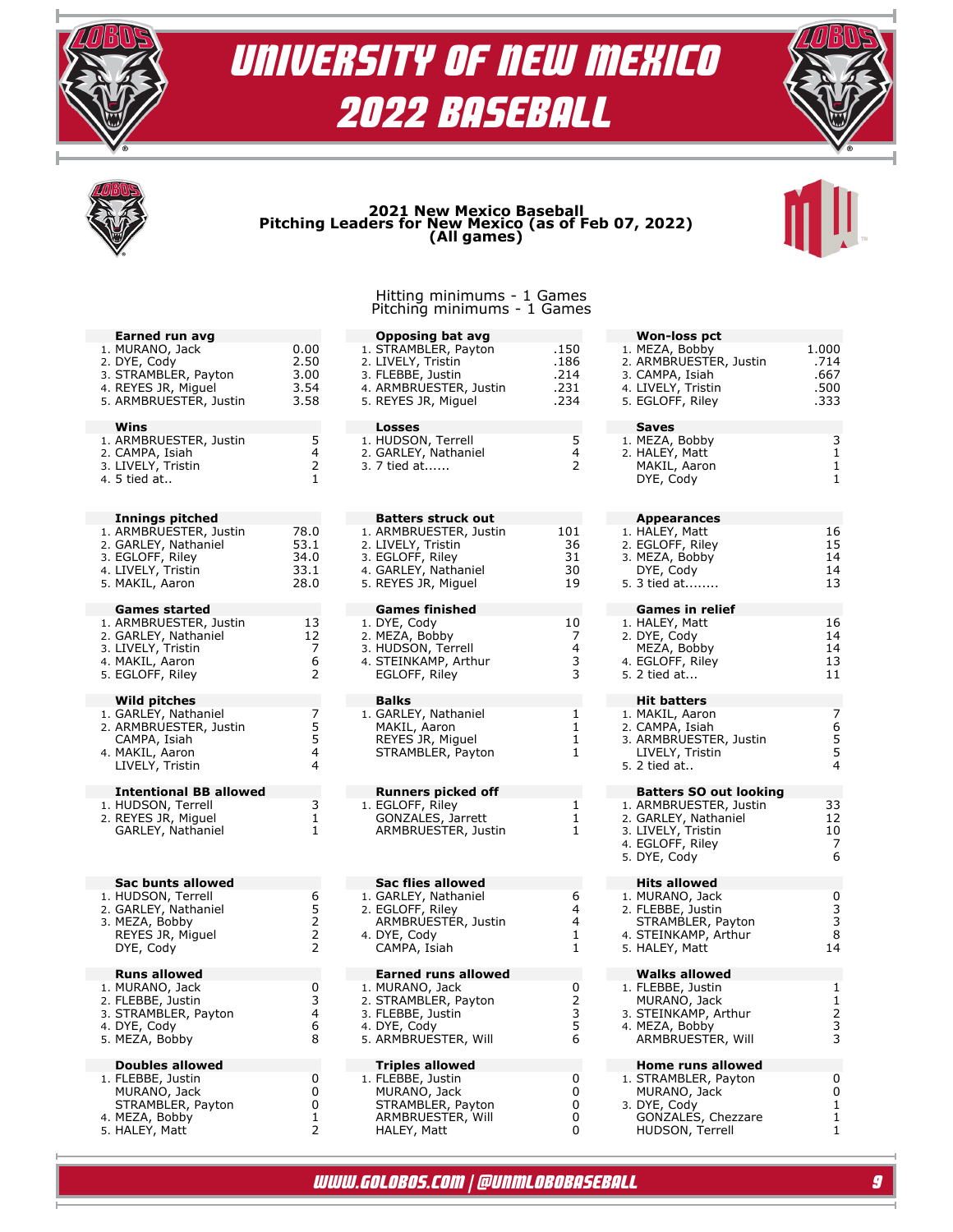





## **2021 New Mexico Baseball Fielding Leaders for New Mexico (as of Feb 07, 2022) (All games)**



#### Hitting minimums - 1 Games Pitching minimums - 1 Games

| <b>Fielding pct</b>                                                                                        |                                        | <b>Chances</b>                                                                                                |                                 | <b>Putouts</b>                                                                                           |                               |
|------------------------------------------------------------------------------------------------------------|----------------------------------------|---------------------------------------------------------------------------------------------------------------|---------------------------------|----------------------------------------------------------------------------------------------------------|-------------------------------|
| 1. KENNARD, Tresten<br>CAMPA, Isiah<br>3. PODSEDNIK, Shane<br>4. MANG, Connor<br>5. LANDERS, Kyle          | 1.000<br>1.000<br>.995<br>.990<br>.989 | 1. PODSEDNIK, Shane<br>2. CHAMBERS, Mack<br>3. LANDERS, Kyle<br>4. GONZALES, Jarrett<br>5. WEISSENBORN, Chase | 195<br>189<br>186<br>174<br>121 | 1. LANDERS, Kyle<br>2. PODSEDNIK, Shane<br>3. GONZALES, Jarrett<br>4. MANG, Connor<br>5. CHAMBERS, Mack  | 176<br>172<br>146<br>86<br>66 |
|                                                                                                            |                                        |                                                                                                               |                                 |                                                                                                          |                               |
| <b>Assists</b>                                                                                             |                                        | <b>Errors</b>                                                                                                 |                                 | Fielding double plays                                                                                    |                               |
| 1. CHAMBERS, Mack<br>2. CANO, Willie<br>3. WEISSENBORN, Chase<br>4. RUSSELL, Lance<br>5. GONZALES, Jarrett | 112<br>67<br>65<br>32<br>26            | 1. CHAMBERS, Mack<br>2. WEISSENBORN, Chase<br>FULLERTON, Harry<br>CANO, Willie<br>ARMBRUESTER, Justin         | 11<br>4<br>4<br>4<br>4          | 1. CHAMBERS, Mack<br>2. WEISSENBORN, Chase<br>3. LANDERS, Kyle<br>4. RUSSELL, Lance<br>MANG, Connor      | 22<br>17<br>15<br>9<br>9      |
| Stolen bases against                                                                                       |                                        | Caught stealing by                                                                                            |                                 | Steal attempts against                                                                                   |                               |
| 1. GONZALES, Jarrett<br>2. ARMBRUESTER, Justin<br>PODSEDNIK, Shane<br>4. GARLEY, Nathaniel<br>CAMPA, Isiah | 21<br>10<br>10<br>5<br>5               | 1. GONZALES, Jarrett<br>2. PODSEDNIK, Shane<br>3. ARMBRUESTER, Justin<br>4. 3 tied at                         | 3<br>$\overline{2}$             | 1. GONZALES, Jarrett<br>2. PODSEDNIK, Shane<br>3. ARMBRUESTER, Justin<br>4. CAMPA, Isiah<br>5. 2 tied at | 28<br>15<br>13<br>6<br>5      |
| <b>Passed balls</b>                                                                                        |                                        | <b>Catchers interference</b>                                                                                  |                                 |                                                                                                          |                               |
| 1. PODSEDNIK, Shane<br>2. GONZALES, Jarrett                                                                |                                        | 1. PODSEDNIK, Shane                                                                                           |                                 |                                                                                                          |                               |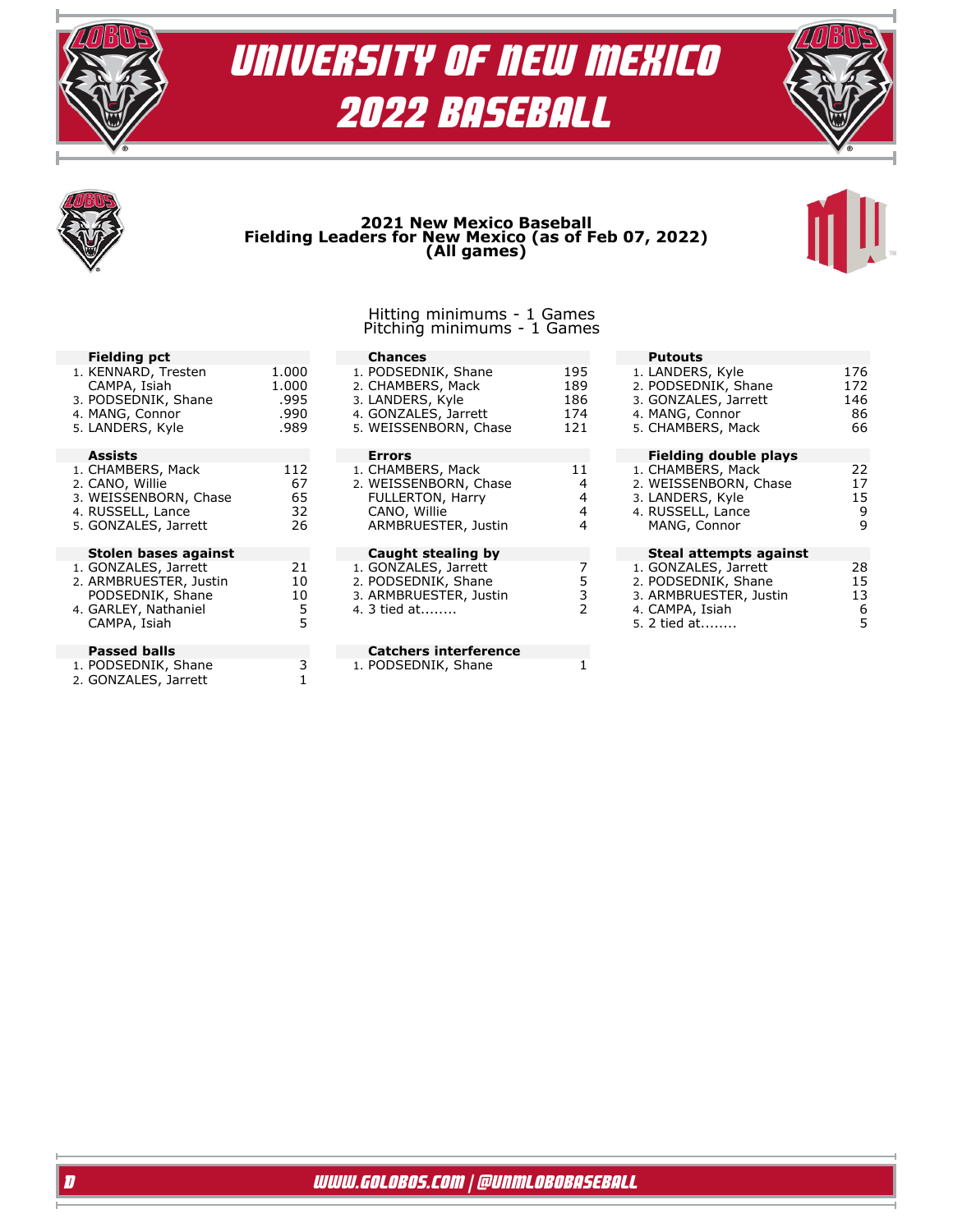







### **2021 New Mexico Baseball Season Game Highs for New Mexico (as of Feb 07, 2022) (All games)**

TEAM GAME HIGHS

### Batting

| At bats:         |                |        | 44 - at Air Force (May 08, 2021)       |
|------------------|----------------|--------|----------------------------------------|
| Runs scored:     |                |        | 17 - vs San Diego State (May 28, 2021) |
| Hits:            |                |        | 18 - vs San Diego State (May 28, 2021) |
| RBIs:            |                |        | 17 - vs San Diego State (May 28, 2021) |
| Doubles:         | 7              |        | - vs Fresno State (May 02, 2021)       |
| Triples:         |                |        | 2 - (4 times)                          |
| Home runs:       | 3              |        | - at Fresno State (Mar 14, 2021)       |
|                  | 3              |        | - at Air Force (May 08, 2021)          |
|                  |                |        | 3 - at Air Force (May 09, 2021)        |
| Total bases:     |                |        | 32 - vs San Diego State (May 28, 2021) |
| Walks:           |                |        | 8 - vs Nevada (Mar 27, 2021)           |
| Strikeouts:      |                |        | 13 - at Kansas State (Mar 20, 2021)    |
|                  |                |        | 13 - at Washington (Apr 24, 2021)      |
|                  |                |        | 13 - at Air Force (May 08, 2021)       |
| Sac hits:        | $\overline{4}$ |        | - vs Nevada (Mar 28, 2021)             |
|                  |                |        | 4 - at Washington (Apr 24, 2021)       |
| Sac flies:       |                |        | 2 - vs Air Force (Feb 27, 2021)        |
|                  | $\mathbf{2}$   |        | - vs San Diego State (May 29, 2021)    |
| Stolen bases:    |                |        | 4 - at San Diego State (Apr 02, 2021)  |
| Hit by pitch:    |                |        | 5 - vs Fresno State (May 02, 2021)     |
| Caught stealing: |                |        | 3 - vs Air Force (Feb 28, 2021)        |
| Runners LOB:     |                |        | 18 - vs Nevada (Mar 27, 2021)          |
| Hit into DP:     | 4              | $\sim$ | at UNLV (Mar 07, 2021)                 |
|                  |                |        |                                        |

### Fielding

| Putouts:      |  | 36 - at Washington (Apr 24, 2021)                     |
|---------------|--|-------------------------------------------------------|
|               |  | Assists: 17 - vs Fresno State (May 01, 2021)          |
| Errors:       |  | 3 - (4 times )                                        |
| Passed balls: |  | 1 - (4 times )                                        |
| DPs turned:   |  | 3 - vs Oregon State (Feb 22, 2021 at Surprise, Ariz.) |

### Pitching

|                  |  | Innings pitched: 12.0 - at Washington (Apr 24, 2021) |
|------------------|--|------------------------------------------------------|
| Runs allowed:    |  | 24 - at UNLV (Mar 06, 2021)                          |
| Earned runs:     |  | 17 - at Kansas State (Mar 21, 2021)                  |
| Walks allowed:   |  | 11 - at Texas Tech (Apr 28, 2021)                    |
| Strikeouts:      |  | 17 - at Fresno State (Mar 13, 2021)                  |
| Hits allowed:    |  | 21 - at Air Force (May 09, 2021)                     |
| Doubles allowed: |  | 6 - at Air Force (May 08, 2021)                      |
| Triples allowed: |  | 4 - vs San Diego State (May 29, 2021)                |
| Homers allowed:  |  | 5 - at UNLV (Mar 06, 2021)                           |
|                  |  | 5 - at Kansas State (Mar 21, 2021)                   |
| Wild pitches:    |  | 3 - (5 times)                                        |
| Hit batters:     |  | 5 - vs Gonzaga (Feb 19, 2021 at Surprise, Ariz.)     |
|                  |  | at Kancas Ctato (Mar 21, 2021)                       |

at Kansas State (Mar 21, 2021)